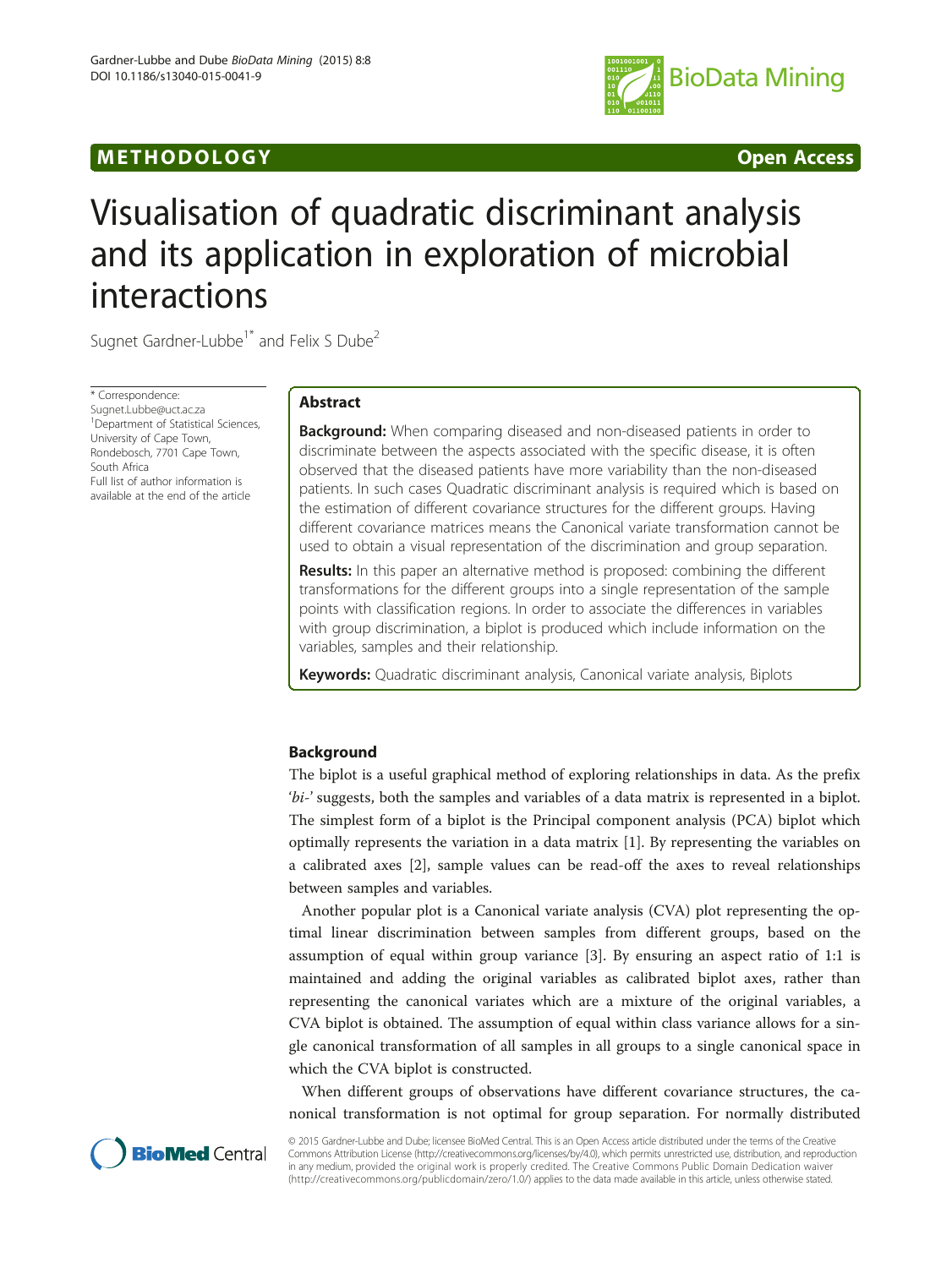data, the theoretical equivalent of Linear discriminant analysis (LDA) in the presence of different group covariance matrices is Quadratic discriminant analysis (QDA).

Varying covariance structures is often found when comparing diseased to healthy patients. The variables affected by the disease have certain typical values in healthy patients. When disease sets in, the values change and change in different ways for different patients and to a different extent depending on the severity of the disease. The result is that a lot more variability is observed for the diseased patients. In an effort to understand the effect of the disease, the differences in groups are analysed by discriminant analysis. Since the covariance matrices differ, QDA can be used, but a visual representation can shed more light on the exact relationships contributing to the differences between health and disease.

In this paper a QDA biplot is suggested to visually represent the optimal separation based on respiratory pathogens in a cohort of children with suspicion of Pulmonary Tuberculosis (TB) infection. In section 2 the known and established methodology of LDA and Canonical Variate Analysis (CVA) biplots is reviewed. Section 3 deals with QDA and the QDA biplot is introduced in section 4. An example is given in section 5 before, the QDA biplot is applied to the data set of respiratory pathogens in children with TB in section 6.

# Linear discriminant analysis

We observe a set of *n* samples or observations on  $p$  variables, represented in the data matrix  $X: n \times p$  which we can assume without loss of generality is centred around the origin so that  $1'X = 0'$ . Of these observations,  $n_i$  belong to class *i*, with a total of *J* classes observed and  $\sum_{i=1}^{J}$  $j=1$  $n_j = n$ . The class membership can be represented in a matrix

 $G: n \times J$  with  $g_{ij} = 1$  if sample *i* belongs to class *j* and 0 otherwise.

Fisher [[4](#page-9-0)] defined LDA as a transformation that maximises the between class variance relative to the within class variance. This is closely related to CVA and multivariate analysis of variance (MANOVA) where the total variance is decomposed into a between class variance and within class variance part:  $T = B + W$ , where  $T = X'X$ ,  $W = X'[I - G]$  $(G'G)^{-1}G'|X, B=X'G'GX$  and  $X=(G'G)^{-1}G'X$ . Fisher's transformation to the canonical space is given by the vectors  $m:p \times 1$  which successively maximise the ratio  $(m'Bm) / (m'Wm)$ . The vectors m form the columns of a matrix M which defines the transformation to canonical variates  $U = X \cdot M$  where M is the eigenvector solution to the equation  $BM=WM\Lambda$  subject to  $M'WM = I$  so that  $M'BM = \Lambda$  and  $W = (MM')^{-1}.$ 

The CVA biplot is constructed from the first r, usually  $r = 2$ , sometimes  $r = 3$ , columns of M, denoted by M, and the sample points is given by  $Z = X/M_r$ , with class means  $Z = X M_r$ . For more detail on the construction of the CVA biplot and fitting the biplot axes, see Gower and Hand [[2](#page-9-0)] or Gower, Lubbe and le Roux [[5\]](#page-9-0).

Note that no assumption on the distribution of the data is made to derive the canonical transformation. However, if the data is normally distributed, such that  $X|G = j \sim$ *normal*( $p, \mu_i, \Sigma_w$ ), the discrimination function derived at based on equal prior probability of belonging to each of the classes and equal misclassification costs for all classes is equivalent to Fisher's LDA. The prior probabilities, i.e. the probability of belonging to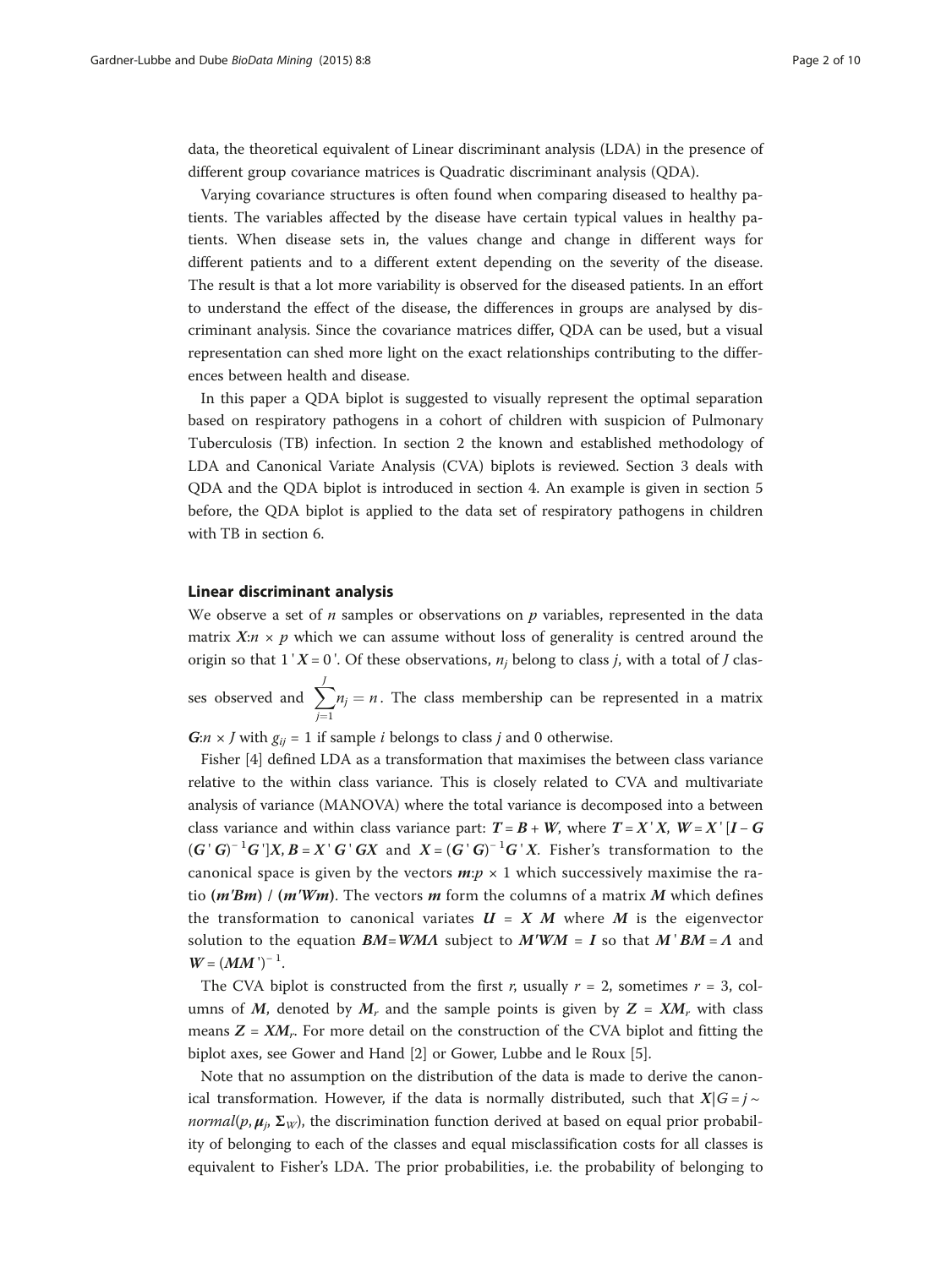class *j*, prior to observing the *p* variables in *X*, is denoted by  $\pi_i = P(G=i)$  where the discrete random variable G should not be confused with the indicator matrix G.

It is shown in [Appendix A](#page-7-0) that classification of a sample is to the nearest canonical mean in the CVA biplot when the prior probabilities are equal and for unequal prior probabilities, a quantity of  $log(\pi_i)$  is simply added to the distance to the j-th class mean.

## Quadratic discriminant analysis

It is assumed that the samples are random realisations from the underlying probability distributions  $X|G = j \sim normal(p, \mu_i, \Sigma_j)$  where the common within class covariance matrix  $\Sigma_W$  is now replaced with *J* covariance matrices  $\Sigma_i$ .

Where in LDA a sample is classified to class  $k$  where

$$
k = \underset{j}{\operatorname{argmax}} \bigg\{ \log(\pi_j) - \frac{1}{2} (n-1) (u - u_j)' (u - u_j) \bigg\}
$$

it is shown in [Appendix B](#page-8-0) that classification of a sample is now to class  $k$  where

$$
k = \arg \max_{j} \left\{ \log(\pi_j) - \frac{1}{2} \left[ (\mathbf{x} - \mathbf{x}_j)' \mathbf{S}_p^{-1} (\mathbf{x} - \mathbf{x}_j) + \log |\mathbf{S}_j| \right] \right\}
$$
  
= 
$$
\arg \max_{j} \left\{ \log(\pi_j) - \frac{1}{2} \phi_j^2 (\mathbf{x}) \right\}
$$

Where classification for LDA was in terms of Euclidean distance in the canonical space,  $(u - u_j)'(u - u_j)$ , in QDA the classification function is of a similar structure, but now in terms of a function  $\phi_j^2(\boldsymbol{x})$ .

# QDA biplot

First a simplified version is considered. Let  $J = 2$  groups and the prior probabilities be equal  $\pi_1 = \pi_2 = \frac{1}{2}$ . In LDA an observation x is transformed to the canonical space,  $u' = x' M_r$  and will be classified to class 1 if  $(u - u_1)'(u - u_1) < (u - u_2)'(u - u_2)$  and to class 2 otherwise. The equivalent QDA classification rule will be: classify to class 1 if  $\phi_1^2(x) < \phi_2^2(x)$ . Making two different transformations  $x \to \phi_1^2(x)$  and  $x \to \phi_2^2(x)$  yields representations in two different one-dimensional spaces. However, plotting  $\phi_2^2(x)$  vs  $\phi_1^2$  $(x)$  gives a two-dimensional scatter plot with the classification boundary defined by the line  $y = x$ . Since QDA is specifically applicable in cases with very different covariance structures, it will often be a feature of this plot that one group is spread out while the other is extremely concentrated, typically close to the decision boundary. A better representation can be obtained by scaling each vector  $\phi_j^2(x)$  to unit standard deviation. The different dimensions for plotting is already obtained by different transformations, therefore a scaling factor unique to each dimension will not add to the complexity of the representation.

Returning to the problem of J different classes, a different transformation is performed for each group. This creates  $J$  'new' variables  $\left(\hat{\phi}_j^2(\bm{x})-\phi_j\right)/s_j,\ \ j=1,\ ...,\ J.$  Let these be represented in a matrix  $\Phi$ : $n \times J$ . In order to make a two-dimensional biplot, a principal component analysis on  $\Phi$  gives the best two-dimensional representation of the J variables from with the transformations. The samples are represented by the first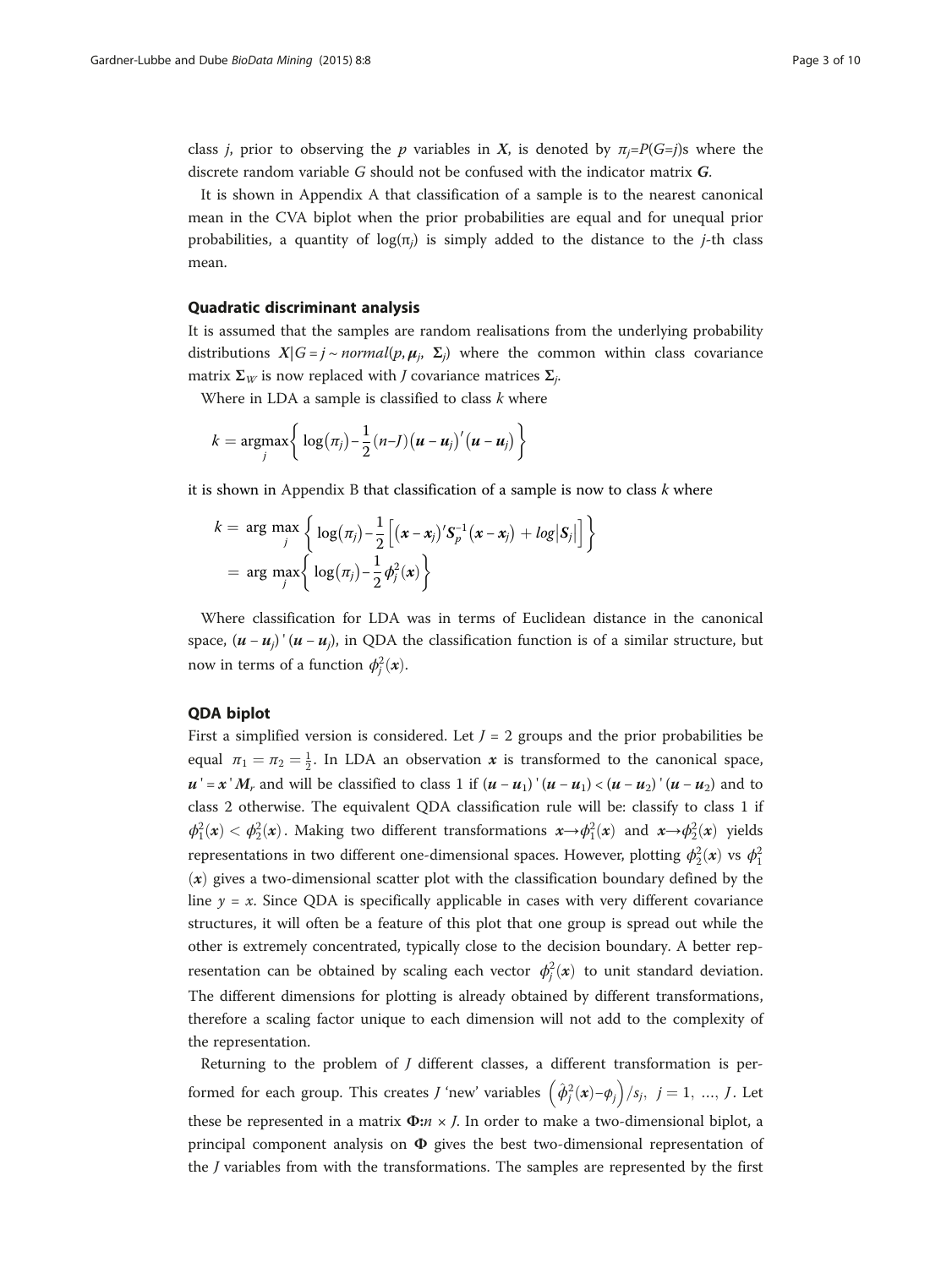two principal components' scores in the biplot. To construct the classification regions, each point  $z: 2 \times 1$  in the biplot space is classified to class k if  $\hat{\phi}_k^2(x) < \hat{\phi}_k^2(x)$  for  $h = 1$ , ..., *J*; *h* ≠ *k*. The values  $\hat{\phi}' = \begin{bmatrix} \hat{\phi}_1^2(x) & \dots & \hat{\phi}_j^2(x) \end{bmatrix}$  is obtained through back projection as described in [Appendix C.](#page-8-0)

Now the plot provides a representation of the samples and classification regions. The term biplot refers to the simultaneous representation of two features of a data set, usually the samples and the variables. The plot can be enhanced to form a biplot, by adding information on the variables. Already in 1978 Kruskal and Wish [\[6](#page-9-0)] suggested a regression method for adding linear relationships between the samples and variables in a two dimensional display. The construction of  $p > 2$  variables in the display with biplot axes, rather than vectors is discussed in detail in Gower and Hand [\[2](#page-9-0)], Greenacre [[7](#page-9-0)] and Gower, Lubbe and le Roux [[5\]](#page-9-0).

### An example

To illustrate the QDA biplot a simulated data set will be used. In section 3 it was mentioned that QDA is derived for data from J different normal distributions. Here we will use  $J=3$  groups with different means and covariance matrices and 50 samples in each group.

 $\mu'_1 = [1 \ 1 \ 1 \ 1]; \ \mu'_2 = [-1 \ 2 \ 3 \ 4]; \ \mu'_3 = [1 \ 1 \ 5 \ 5]$  $\Sigma_1 =$ 1000 0100 0010 0001  $\sqrt{2}$  $\overline{\phantom{a}}$ 1  $\Bigg|; \ \Sigma_2 =$ 2000 0200 0020 0002  $\sqrt{2}$  $\overline{\phantom{a}}$ 1  $\Big\} ; \Sigma_3 =$ 1 0:7 0:7 0:7 0:710:7 0:7 0.7 1 0.7 0:7 0:7 0:7 1  $\sqrt{2}$  $\left| \right|$ 1  $\left| \right|$ 

The QDA biplot is given in Figure [1](#page-4-0). Since simulated data was used, the features of the data are known and it is clear that these features are well represented in the QDA biplot. We have  $\mu'_1 = \begin{bmatrix} 1 & 1 & 1 & 1 \end{bmatrix}$  which has the lowest values for variables 2, 3 and 4 than Groups 2 and 3. From the biplot we see that group 1 has lower values for all variables except variable 1. Group 2 has more variation that the other two groups which is consistent with the diagonal values of  $\Sigma_2$ , and lies between Groups 1 and 3. Orthogonally projecting onto the axes of variables 3 and 4, it is clear that Group 3 has the highest values, consistent with  $\mu_{33} = \mu_{34} = 5$ .

In the example above, the data was simulated from a normal distribution so it is known that the QDA methodology is applicable to the specific data set. However, the application of respiratory pathogens contains only indicator variables with  $0 =$  absence and  $1 =$  presence of the pathogen. Before applying the QDA biplot on this data set, the simulated data set is converted into indicator variables with all values less than the median zero and all values larger than or equal to the median being made one. Categorising the data will lead to a loss of information, but we expect some degree of similarity in location and spread between the normally distributed data set and the indicator variable data set. The degree to which the QDA biplots of the two data sets represent the same location, spread and separation features will give an indication of how well the QDA biplot performs in cases where the data does not follow a normal distribution.

The QDA biplot of the indicator variable data set is given in Figure [2.](#page-5-0) With four variables which can each only take on one of two values (0 or 1), there is only  $2^4 = 16$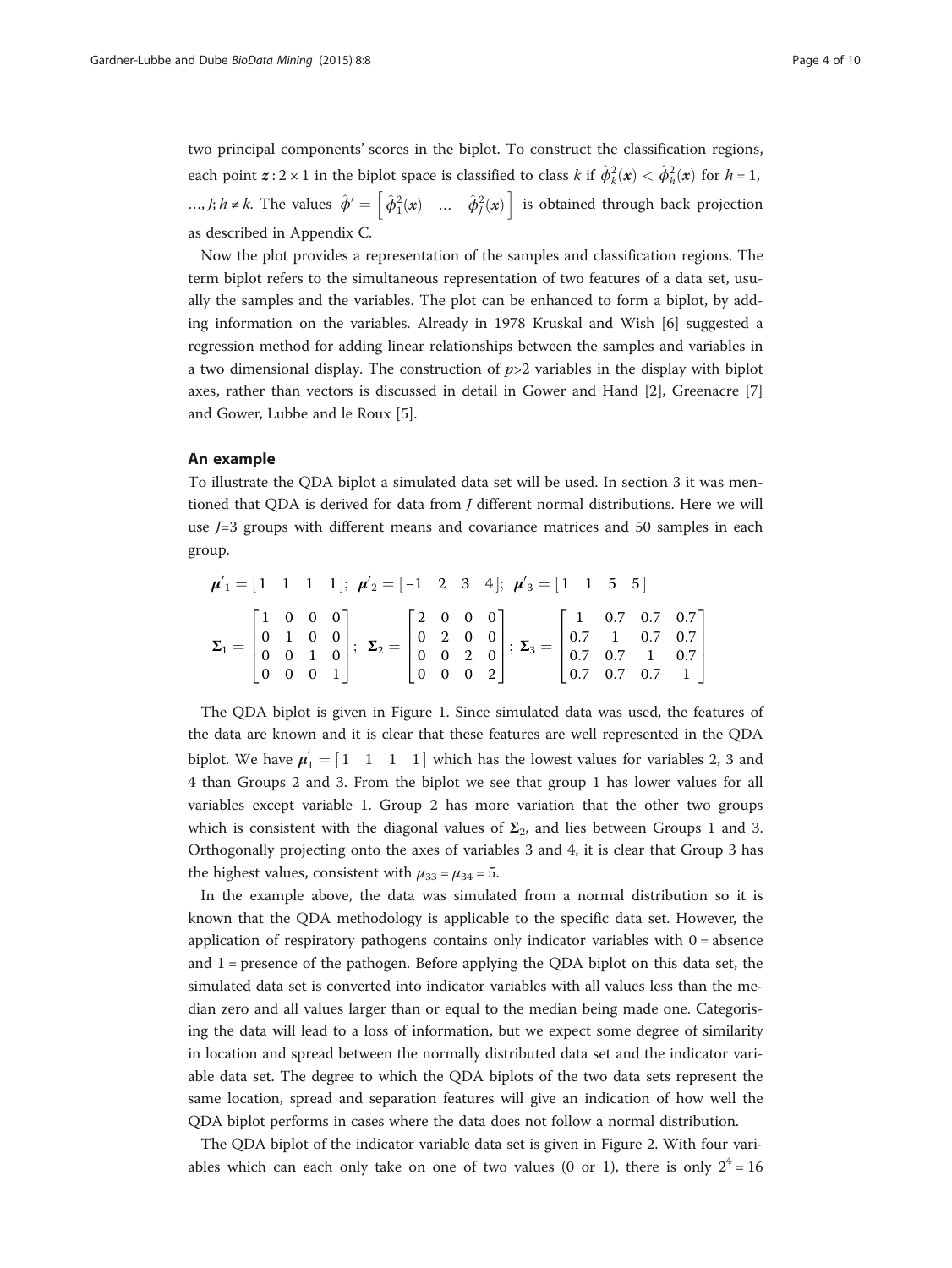<span id="page-4-0"></span>

different response patterns possible. In the simulated data set, 15 of the 16 patterns occurred at least once. All identical patterns will be on the same point in the biplot. For each point the symbol displayed is found by majority vote. The same problem with different response patterns does not occur in the application in section 6 since a total of 15 pathogens yields 16,384 different response patterns.

In the QDA biplot in Figure [2](#page-5-0) it is clear that the majority of the samples appear in their correct classification regions. This was also the case in Figure 1. The small differences in variable 2 disappear with the course coding and the three groups appear to be similar on variables 1 and 2. Group 1 has the lowest values (most zero's) for variables 3 and 4 while Group 3 has the highest values (most one's) for variables 3 and 4. Again Group 2 appears to be located between Groups 1 and 3. It is comforting to see that the primary location, spread and separation features of the data set did not change between Figures 1 and [2,](#page-5-0) although converting the data to indicator variables did lead to a loss of information. Moore [[8](#page-9-0)] evaluates discrimination procedures for binary data. Here the focus is on obtaining a visualisation of how the variables relate to the different groups when separating groups with differences in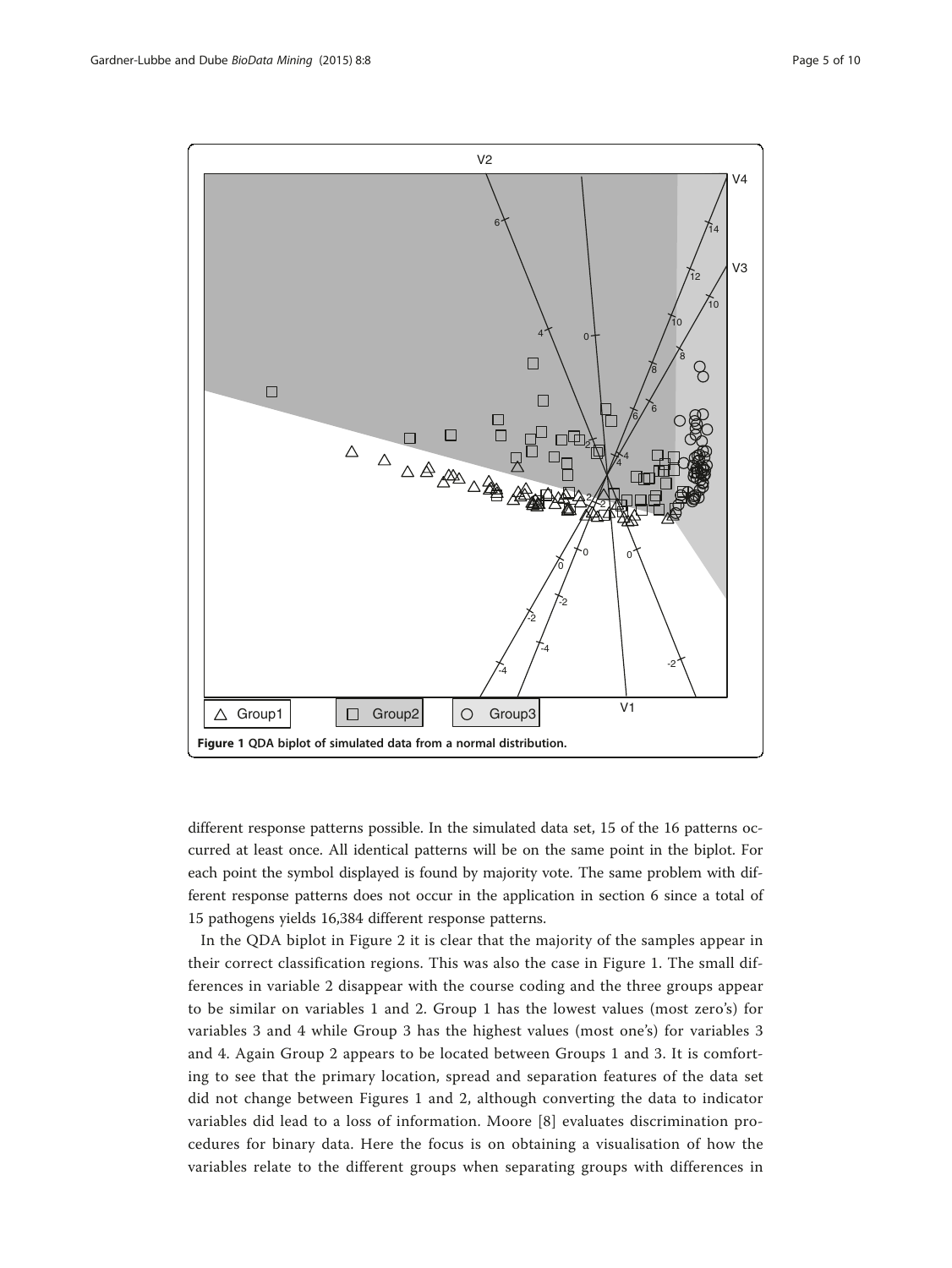<span id="page-5-0"></span>

covariance structure. The comparison of Figures [1](#page-4-0) and 2 shows that the biplot remains a useful tool for exploring the variables contributing to differences between groups with unequal covariance matrices.

# Application: Distribution of respiratory pathogens in a cohort of children with suspicion of pulmonary tuberculosis infection

In this section the QDA biplot will be illustrated with the data set that inspired the development of the plot. Medical researchers were interested in examining the distribution of respiratory pathogens detected in respiratory specimens from children presenting for care with symptoms suggestive of pulmonary tuberculosis. The children are classified into one of three groups: definite-TB (microbiologically confirmed), non-TB (microbiologically confirmed) and possible-TB (microbiologically excluded). Detailed microbiological methods are published elsewhere (In Press). Among other analyses, QDA was performed on the definite and no-TB groups since the possible-TB patients are actually unclassified members of the former two groups. The principal interest of the researchers is to associate some pathogens with the clinical manifestation of definite-TB and some with no-TB. The QDA biplot is given in Figure [3.](#page-6-0) The method of orthogonal parallel translation of the biplot axes as detailed in Gower, Lubbe and le Roux [[5\]](#page-9-0) was applied to move the biplot axes out of the way of the samples to obtain a clearer plot.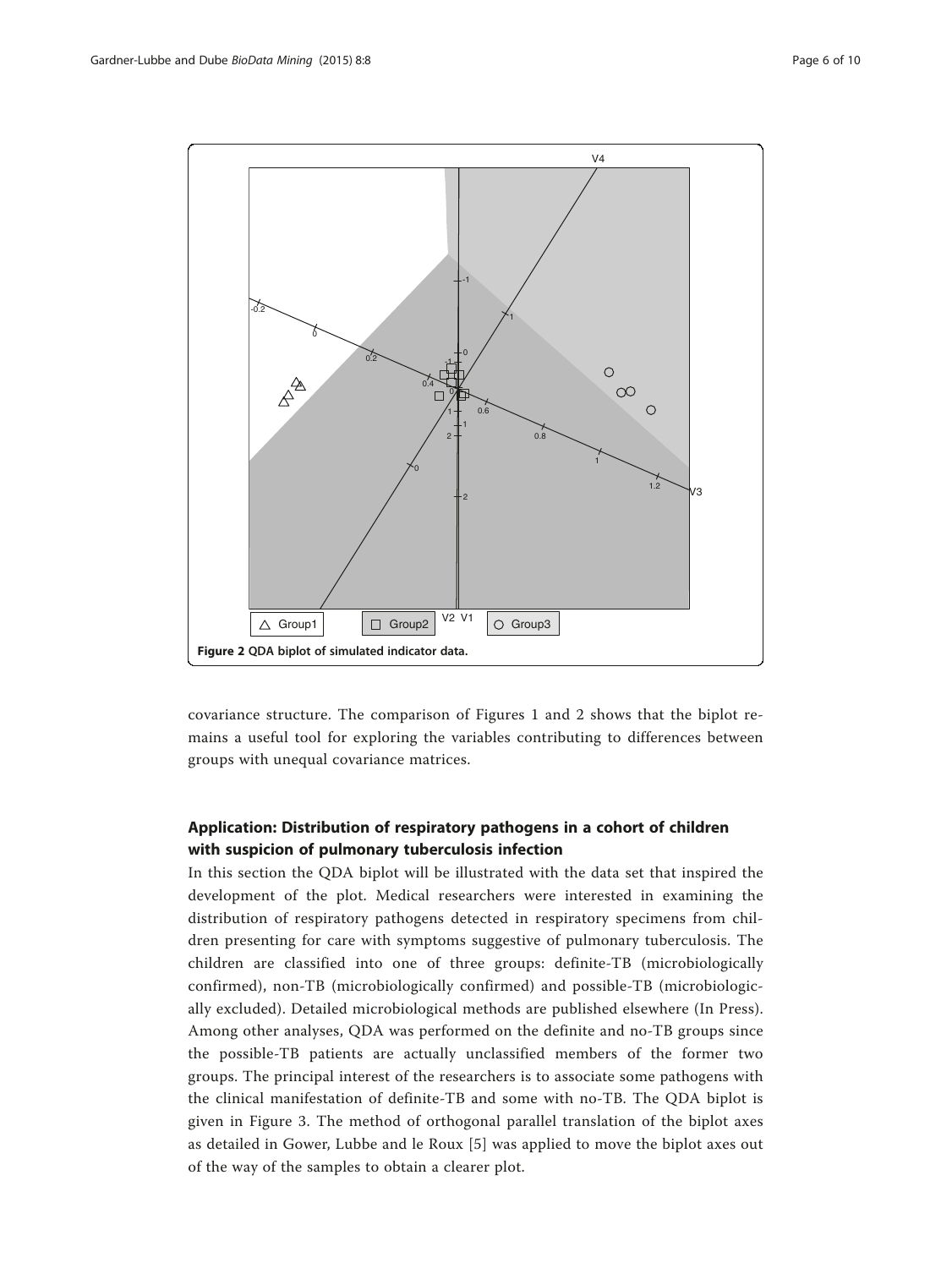<span id="page-6-0"></span>

Since the primary interest of this analysis is not classification, the biplot is a useful tool to visualize how the variables relate to the definite and no-TB groups. Pathogens 2 to 9 are all associated with TB while pathogens 10, 11, 13 and 14 are associated with the no-TB group. Pathogens 1, 12 and 15 seem to have a mixture of definite and no-TB patients. The spread of the sample points from zero on the left towards higher pathogen values in a triangle shape show that for the definite-TB group some patients have little, if any, of the pathogens while some others have some combination of pathogens 2 to 8. Pathogen 9 is the exception which seems to be negatively correlated with pathogens 2 to 8. Similarly, some no-TB patients have few or no of pathogens 10, 11, 13 or 14 while others have a combination of these.

In a pilot study, the visual aid of the biplot provides an easily understandable aid to which pathogens relate to which of the two groups. Actually a total of 33 pathogens were measured, but those not really contributing to the discrimination between definite-TB and no-TB are not shown here.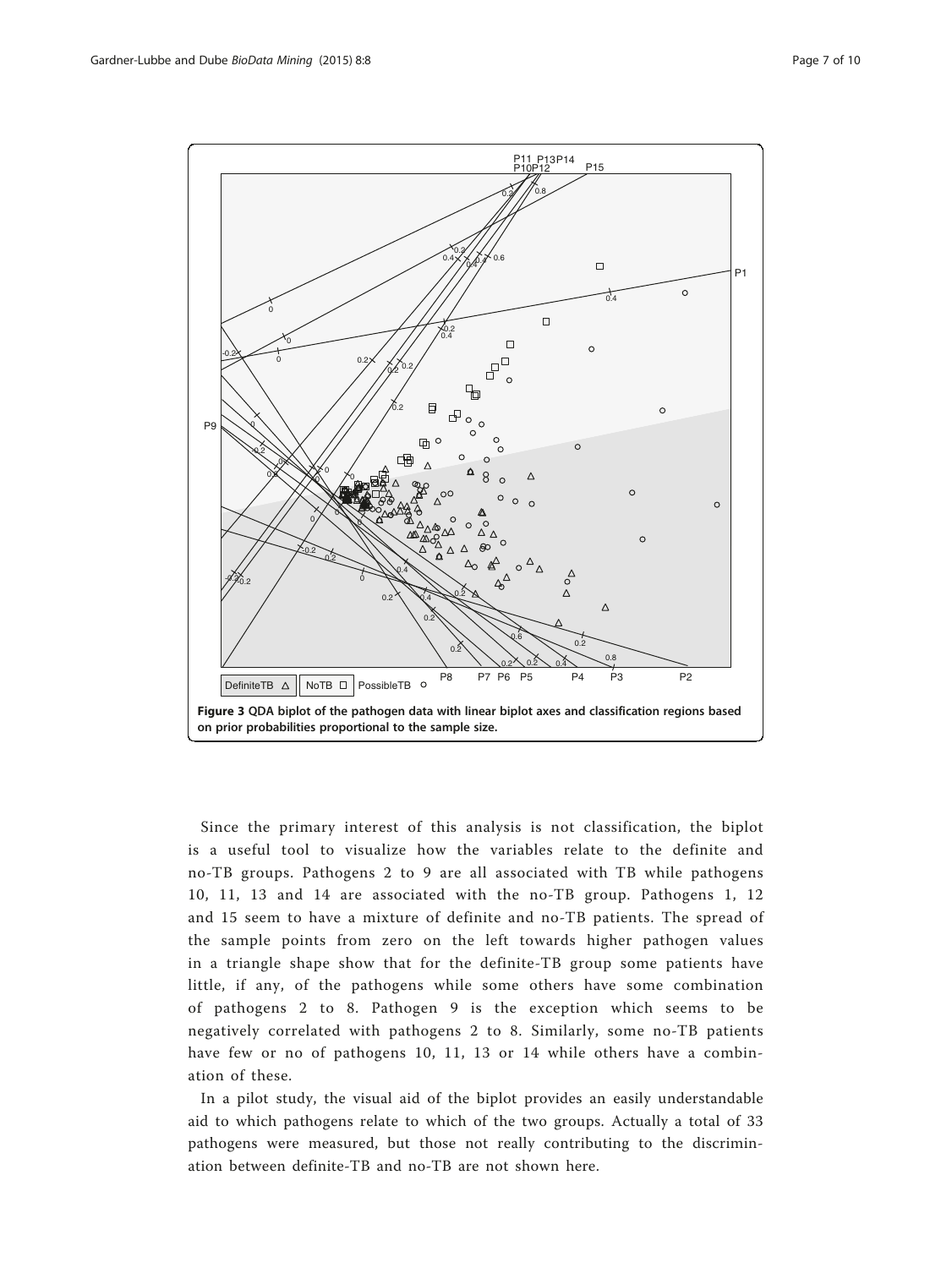## <span id="page-7-0"></span>Conclusion

In cases where the variance between groups differs, QDA should be applied with the estimation of different covariance matrices for different groups. A transformation based on the optimal classification of samples from normal distributions is suggested to construct a QDA biplot. In the biplot both the samples, with classification regions, and original variables are represented, showing the relationships between different groups and the various variables.

Through a simple simulation, it was verified that the main characteristics of the plot remains intact, even if the assumption of normality is not justified.

The QDA biplot is not designed in the first place for optimal classification of samples, as this can be performed algebraically with many software programmes. The main purpose of the QDA biplot is to provide a visual representation of the relationships between samples in a specific group and the variables measured.

## Appendix A: Linear Discriminant Analysis

For classification of an object the posterior probability of belonging to each of the *J* groups is calculated,  $\pi_{j|x} = \pi_j f_{X|G}(x|G = j)$ , and the sample is classified to the group with largest posterior probability, arg  $\max_j \pi_{j|x}$ . The posterior probabilities needs to be estimated from the observed data and for the methodology applied in sections 3 and 4, it is important to look at the log odds of the estimated posterior probabilities. Using the estimates  $x_i$  and pooled sample covariance matrix  $S_p$  a sample is classified to

class J if 
$$
log\left(\frac{\hat{\pi}_{j|x}}{\hat{\pi}_{j|x}}\right) < 0, j = 1, ..., J-1
$$

$$
class\; k\; \mathit{if}\; \log\bigg(\frac{\hat{\pi}_{j|\mathbf{x}}}{\hat{\pi}_{j|\mathbf{x}}}\bigg) < \log\bigg(\frac{\hat{\pi}_{k|\mathbf{x}}}{\hat{\pi}_{j|\mathbf{x}}}\bigg),\;\; j = 1,\; ...,\; J-1; j \neq k
$$

where the log odds can be written as

$$
g\left(\frac{\hat{\pi}_{j}x}{\hat{\pi}_{j}x}\right) = log\left(\frac{\pi_{j}}{\pi_{j}}\right) + log\left(\frac{(2\pi)^{-\frac{p}{2}}|S_{p}|^{-\frac{1}{2}}exp\left[-\frac{1}{2}(x-x_{j})'S_{p}^{-1}(x-x_{j})\right]}{(2\pi)^{-\frac{p}{2}}|S_{p}|^{-\frac{1}{2}}exp\left[-\frac{1}{2}(x-x_{j})'S_{p}^{-1}(x-x_{j})\right]}\right)
$$

$$
= log\left(\frac{\pi_{j}}{\pi_{j}}\right) - \frac{1}{2}\left\{\delta^{2}(x, x_{j}, S_{p}) - \delta^{2}(x, x_{j}, S_{p})\right\}
$$

with  $\delta^2(x, x_j, S_p) = (x-x_j)^{'}S_p^{-1}(x-x_j).$ 

This means that a sample is classified to group  $k$  where

$$
\mathcal{S}_p = \frac{\sum_j (n_j-1) \mathcal{S}_j}{\sum_j (n_j-1)} = \frac{X'X - X'\mathcal{G}(\mathcal{G}'\mathcal{G})^{-1}\mathcal{G}'X}{\sum_j (n_j-1)} = = \frac{1}{\sum_j (n_j-1)} W
$$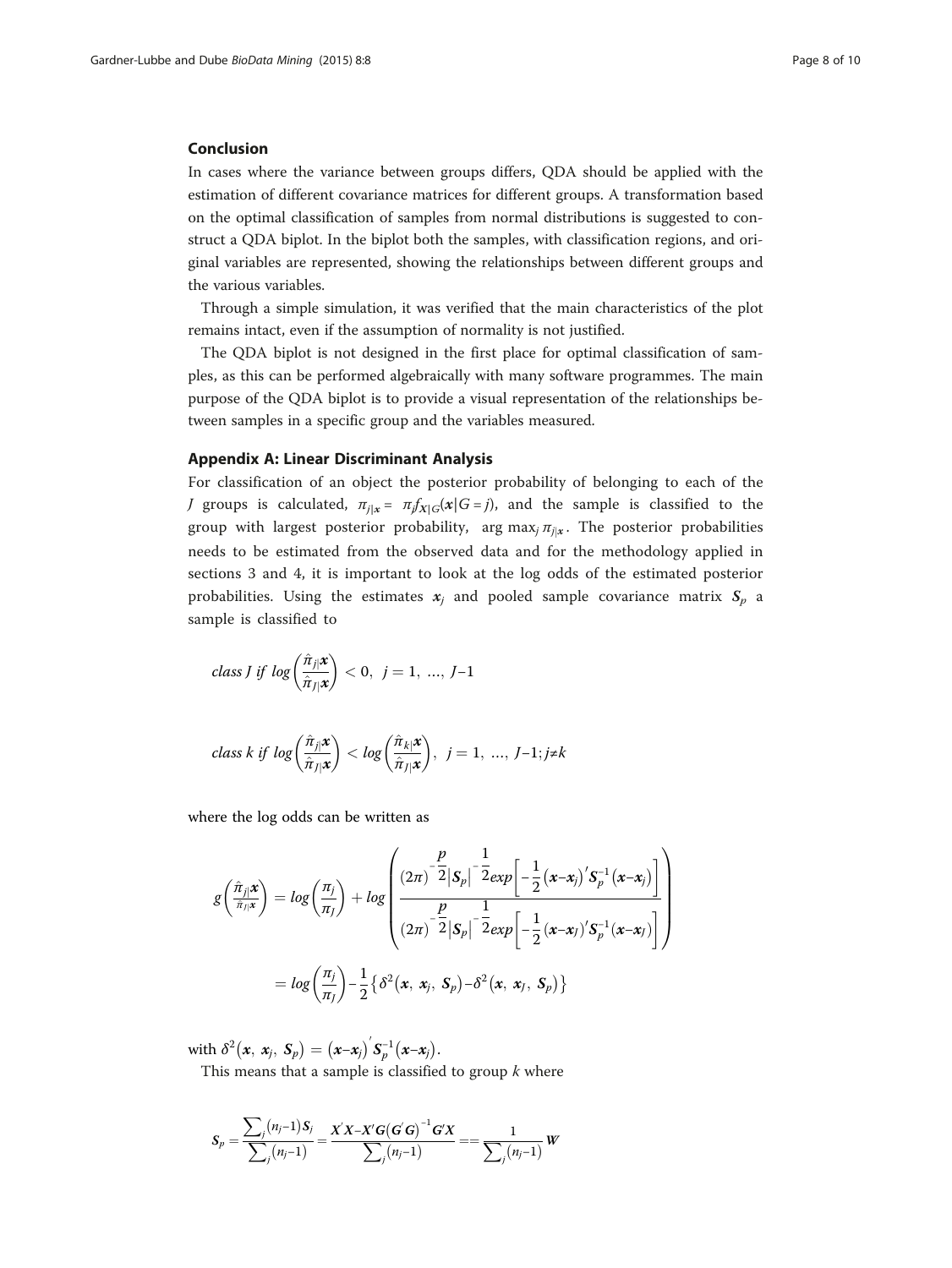$$
k = \underset{j}{\operatorname{argmax}} \left\{ \log(\pi_j) - \frac{1}{2} \delta^2(\mathbf{x}, \mathbf{x}_j, \mathbf{S}_p) \right\} = \underset{j}{\operatorname{argmax}} \left\{ \log(\pi_j) - \frac{1}{2} (n - J) (\mathbf{x} - \mathbf{x}_j)' \mathbf{W}^{-1} (\mathbf{x} - \mathbf{x}_j) \right\}
$$
  
= 
$$
\underset{j}{\operatorname{argmax}} \left\{ \log(\pi_j) - \frac{1}{2} (n - J) (\mathbf{x} - \mathbf{x}_j)' \mathbf{M} \mathbf{M}' (\mathbf{x} - \mathbf{x}_j) \right\} = \underset{j}{\operatorname{argmax}} \left\{ \log(\pi_j) - \frac{1}{2} (n - J) (\mathbf{u} - \mathbf{u}_j)' (\mathbf{u} - \mathbf{u}_j) \right\}
$$

so that classification is to the nearest canonical mean in the CVA biplot, barring an additive factor depending on the prior probability. Should the prior probabilities all be equal, classification is simply to the nearest class mean in the CVA biplot.

## Appendix B

For classification a sample is classified to the group with largest posterior probability where a sample is classified to

class J if 
$$
\log\left(\frac{\hat{\pi}_{j|\mathbf{x}}}{\hat{\pi}_{j|\mathbf{x}}}\right) < 0, \ j = 1, \dots, J-1
$$
  
\nclass k if  $\log\left(\frac{\hat{\pi}_{j|\mathbf{x}}}{\hat{\pi}_{j|\mathbf{x}}}\right) < \log\left(\frac{\hat{\pi}_{k|\mathbf{x}}}{\hat{\pi}_{j|\mathbf{x}}}\right), \ j = 1, \dots, J-1; j \neq k$ 

where the log odds can be written as

$$
log\left(\frac{\hat{\pi}_{j}|\mathbf{x}}{\hat{\pi}_{j}|\mathbf{x}}\right) = log\left(\frac{\pi_{j}}{\pi_{j}}\right) + log\left(\frac{\left(2\pi\right)^{-\frac{p}{2}}|S_{j}|^{-\frac{1}{2}}exp\left[-\frac{1}{2}\left(\mathbf{x}-\mathbf{x}_{j}\right)^{\prime}S_{j}^{-1}\left(\mathbf{x}-\mathbf{x}_{j}\right)\right]}{\left(2\pi\right)^{-\frac{p}{2}}|S_{j}|^{-\frac{1}{2}}exp\left[-\frac{1}{2}\left(\mathbf{x}-\mathbf{x}_{j}\right)S_{j}^{-1}\left(\mathbf{x}-\mathbf{x}_{j}\right)\right]}\right)
$$

$$
= log\left(\frac{\pi_{j}}{\pi_{j}}\right) - \frac{1}{2}\left\{log\left(\frac{|S_{j}|}{|S_{j}|}\right) + \delta^{2}\left(\mathbf{x}, \mathbf{x}_{j}, S_{j}\right) - \delta^{2}\left(\mathbf{x}, \mathbf{x}_{j}, S_{j}\right)\right\}
$$

with  $\delta^2(x, x_j, S_j) = (x-x_j)'S_j^{-1}(x-x_j)$ . Define  $\phi_j^2(\mathbf{x}) = \delta^2(\mathbf{x}, \mathbf{x}_j, \mathbf{S}_j) + \log |\mathbf{S}_j|$ , then

$$
log\left(\frac{\pi_j x}{\pi_j x}\right) = log\left(\frac{\pi_j}{\pi_j}\right) - \frac{1}{2} \left\{\phi_j^2(x) - \phi_j^2(x)\right\}
$$

and the sample  $x$  is classified to the group with largest posterior probability, arg max<sub>j</sub> {  $\log(\pi_j) - \frac{1}{2} \phi_j^2(\boldsymbol{x})$  }.

# Appendix C: Back projection in PCA

Although PCA is always performed on a centred data matrix, it was argued in section 4 that the values in the matrix  $\phi_1^2(x_{(1)})$  ...  $\phi_J^2(x_{(1)})$ ⋮⋱⋮  $\phi_1^2(x_{(n)})$  ...  $\phi_J^2(x_{(n)})$  $\sqrt{2}$ 4 3  $\mid : n \times J$  should also be standar-

dised by dividing each column by its standard deviation. Let  $\varphi: J \times 1$  and  $s: J \times 1$  represent the column means and sample standard deviations then PCA is performed on the matrix

<span id="page-8-0"></span>and